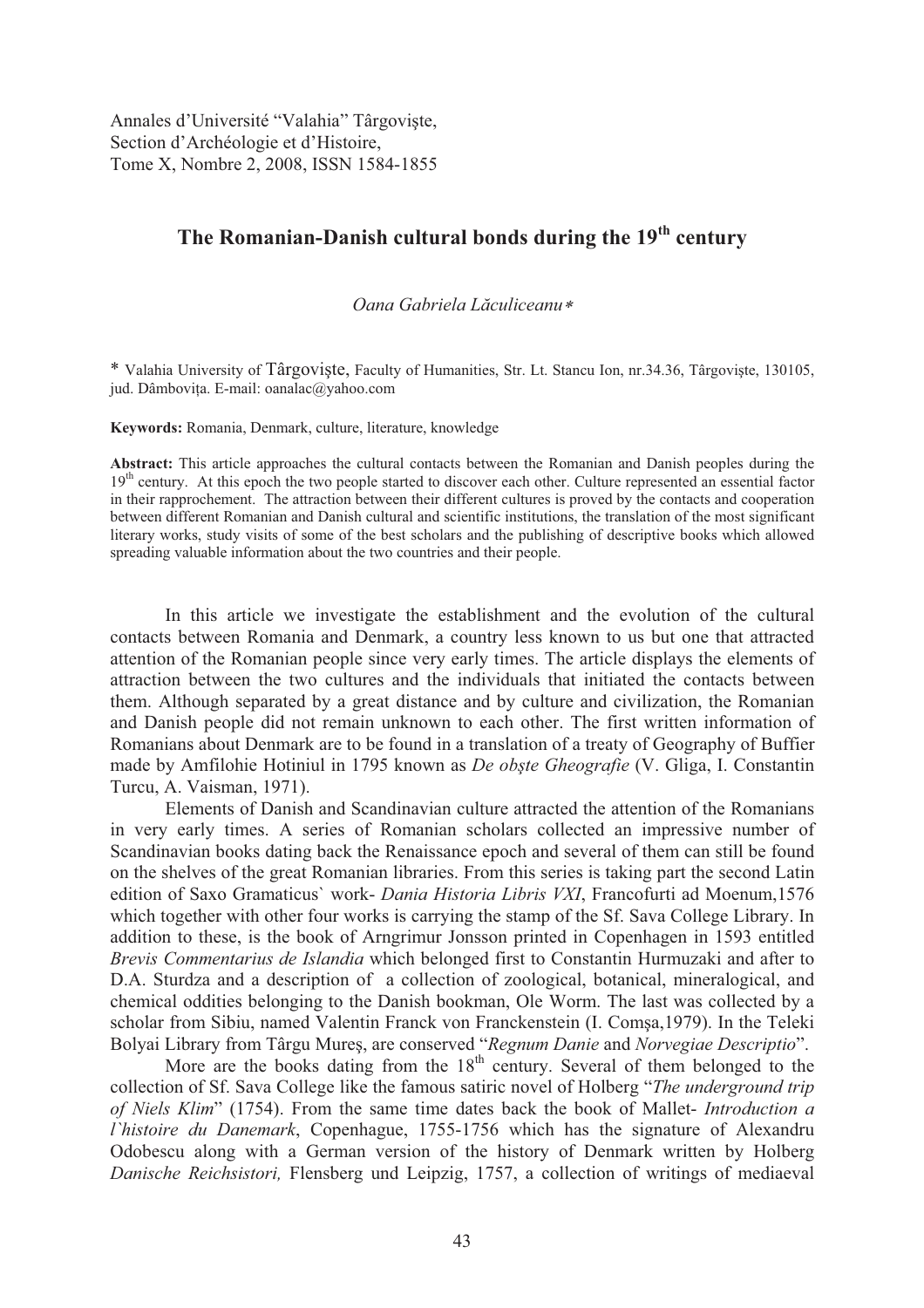Danish scholars edited by Jacob Langebek- *Scriptores Rerum Danicorum Medii Aevi*i, Hafnie, 1772 (I. Comsa, 1979). There is no doubt that the presence of these books in the Romanian libraries is not simply accidental but on the contrary, it attracts a revealing conclusion: the early attraction exerted by the Danish culture on the Romanian scholars.

The  $19<sup>th</sup>$  century was characterized by a mutual discovery of Romania and the Nordic countries, but this discovery was made in a disorderly manner. Connections are converging from so many directions that it would be impossible to establish a strict order of facts. Books on Denmark and the Scandinavian world arrived in a greater number on the Romanian territory beginning with the first half of the 19<sup>th</sup> century. Now appeared the works *Histoire de la poesie scandinave* of Edelstand du Meril (Paris,1839) and the Antology *Chants populaires du Nord – Islande, Danemark, Suede, Norvege, Feroe, Finlande* of Xavier Marmier (Paris, 1842).

The Medicins and Naturalists Society from Iasi established contacts with the Royal Society of Northern Antiquary from Copenhagen. A series of papers edited by the Danish Society were made known to the Romanian public through the reviews written in publications like *Albina Românească* and *Spicuitorul Moldo-Român* (I. Comșa, 1979).

Several Romanian personalities of the time received the status of founder members of the Royal Society of Northern Antiquary as a sign of appreciation for their financial contribution. Among them were Mihai Sturdza (His name is written on the founders list along with the name of other kings and emperors like Nicolae, the kings of Denmark, Prussia, Sardinia and Holland and other important members of the Society), Mihail Kogălniceanu, Doctor Iacob Cihac, Gheorghe Bibescu, bishop Neofit of Ungro-Vlahia, Barbu Stirbei, Nicolae Mavros and George Bengescu (I. Comsa, 1976). With no doubt the gratitude granted to all these people was due to their significant contribution to the accomplishment of the goals of the Danish Society.

In the last half of the  $19<sup>th</sup>$  century, knowledge of the Danish literature extended marking in this way a new phase in the evolution of the Danish-Romanian cultural relations. The tales of Andersen and Pontoppidan, the texts of literary critique of Georg Brandes were translated into Romanian.

The Danish people and culture attracted the attention of several Romanian intellectuals of that time. The well known writer Bogdan Petriceicu Hasdeu was among the scholars interested of this culture. He established a series of contacts with the Scandinavian scientific environment. Has deu was an expert in Danish history as it can be seen in his article *"The Unification*". The article was written at the time when a strong campaign was conducted against the unification of the Romanian provinces from 1859. Has deu followed the example offered by the Scandinavian writers who launched a great pro-Danish campaign in 1863-1864 when Prussia and Austria attacked Denmark in order to occupy Sleswig and Holstein. Hasdeu offers to his fellow countrymen the example of the Danish people who in spite of the losses suffered did not lose its national spirit: "Another country, which has half the size of ours, did not fear to face two great empires; after a heroic battle she lost the battlefield but not the national hope. Do you know why the Austro-Prussian colossus did not manage do frighten and to destroy the small peace of land called Denmark? Because the patriotism burned in the Danish harts and they taught us to blindly believe in the lucky star of our country as the lover believes in the beauty of his sweetheart" (E. Lozovan, 1965: 292). In order to explain better the feelings of the Danish people, Hasdeu recalls the national anthem of Denmark composed by N.F.S. Grundtvig. To the Danish patriotism, he opposes the weakness and the hunger of power of several Romanians who opposed the Unification of the Romanian principalities at that time.

The Danish people were among those who supported the accomplishment of the national unification of the Romanian people. The activity of the Romanian cultural and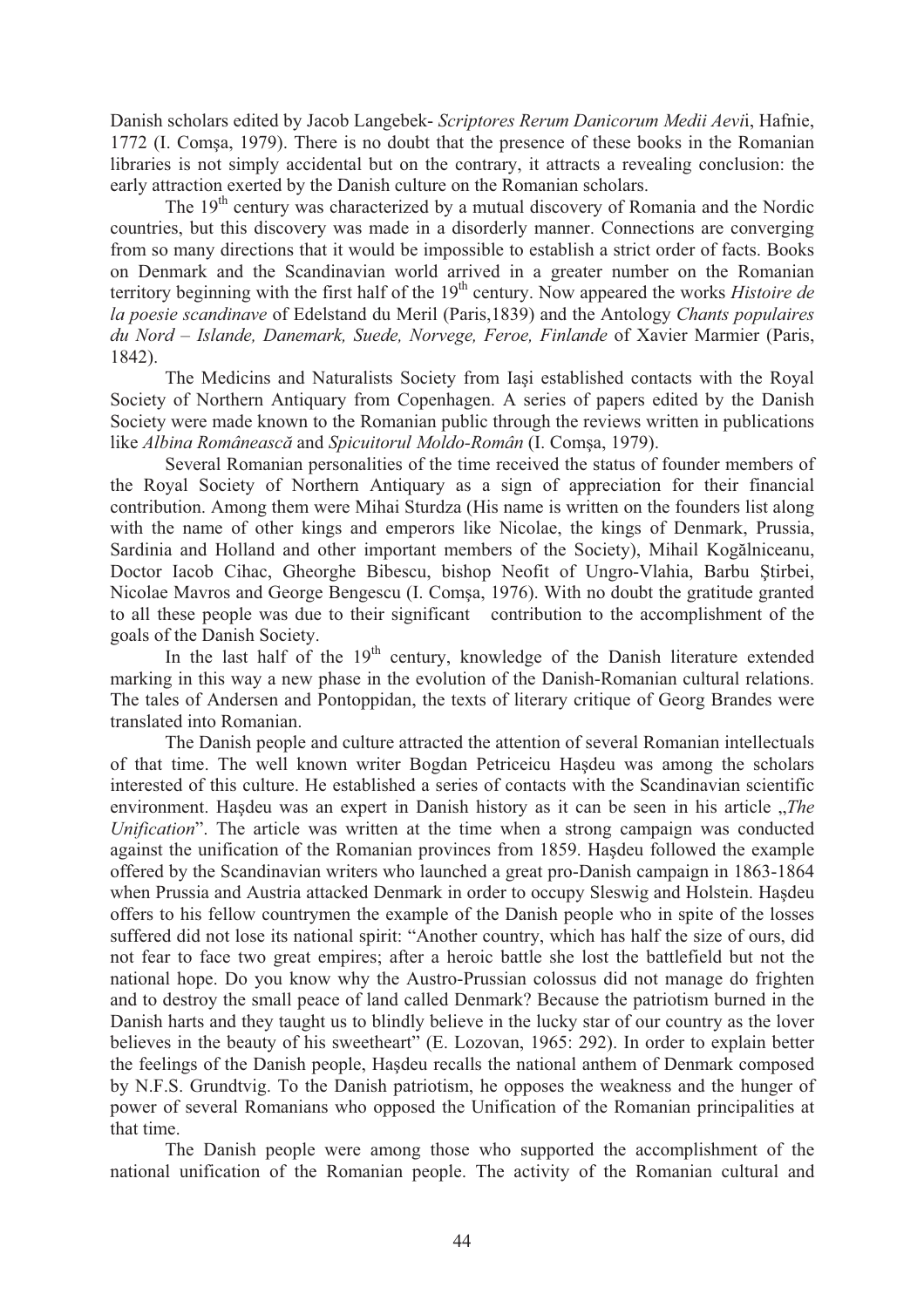political societies who supported this cause outside the country sensitized a great number of European personalities. One of them was Frederik Bojer, deputy in the Danish Folketing and president of the International Peace Office Commission who expressed its solidarity with the Romanian people. A section of the Cultural League from Anvers broadcasted in Denmark the memoir of the students from 1891. In this way their cause was brought to the attention of the Danish people. The president of the Royal Society of Geography from Copenhagen transmitted to the Romanian students from Bucharest and Iasi its support for their scientific activities and for their actions for the prosperity of the nations. "I use this opportunity to ask you to let know all the students from Romania, my live sympathy and to inform them that I will always be at their disposal to help them in order to accomplish all the projects connected with science and the progress of their country" (T. Bujduveanu, 1999: 58) He promised to write to professor Gr. Cobalcescu from Iași whom he knew from different international meetings, in order to assure him about the his favorable attitude towards the Romanian cause.

Hasdeu was the first Romanian linguist who studied the Scandinavian languages. He had a good knowledge of their syntax and in his book *Cuvinte din bătrâni (Words from the old times)* edited in 1879, he demonstrated that the presence of the indefinite nounal article from the Scandinavian languages is due to the Thracian influences transmitted through the Goths as well as to the Scando-Thracian contacts (E. Lozovan, 1965). He even dears to advance the theory of ancient contacts of the Romanian people with the Nordic nations.

Among the great number of Romanians attracted by the culture of the Nordic space, one must mention also the great Romanian poet, Mihai Eminescu. His affinity for the Nordic myths and gods is obvious in his well known poems: *Strigoii*, *Odin și poetul, Memento mori*, *Diamantul Nordului*, etc

In addition, it is well known the interest for the Nordic culture of Nicolae Iorga. The attraction for the Danish Literature determined him to study the Danish language as himself declared in one of his writings "*O viată de om, asa cum a fost*": "I learned Danish from some *memoirs from the time of Oehlenschlager"* (ed. 1972, p.193)*.* This fact was well known in the epoch as one can see from one of the letters addressed to Iorga by one of his university colleagues dating from the  $26<sup>th</sup>$  of January 1892: "Do not write me in Danish because I am not willing to understand or to learn that language" (B. Theodorescu, 1972: 113). The will to study the Danish language was determined also by his interest for the literary critique of Georg Brandes, the famous Danish scholar. Later, being attracted by the Swedish archives and the fame of the University of Uppsala, the Romanian historian visited also the city of Copenhagen, first in 1902 and later in 1926.

For several other Romanian writers and literary critics as Panait Istrati and Constantin Dobrogeanu Gherea, Garabet Ibrăileanu, Lucian Blaga, the writings of Brandes represented real bench-marks in their analysis of literary works. Mihai Ralea asserted that Brandes contributed to the modernization of the Romanian culture through the aperture created in the views of the Romanian literates (G. Serban, 1979).

At its turn, the Romanian culture awoke a comparable interest among the Danish intellectuality. This fact is proved by the presence in the Danish libraries of a series of publications regarding the Romanian space. Among them there were *Vocabularium Valachicum*, edited by Friderik Temler in 1768, *Ved Nedre Donau*, the travelling log of Frederik Schiern, published in 1861, *Romanske Mozaiker* and *Rumaenien* belonging to Kristoffer Nyrop. A significant collection of Romanian publications was collected by the Institute of Romanic studies from Copenhagen from the donations of famous Danish professors as Nyrop, Brondal and Sandfeld (I. Comsa, 1979).

Among the first Danish travellers in the Romanian Principalities who left written information about the places they visited is the famous Danish writer, Hans Christian Andersen. He sailed along the Danube in 1841 and recorded the impressions from this trip in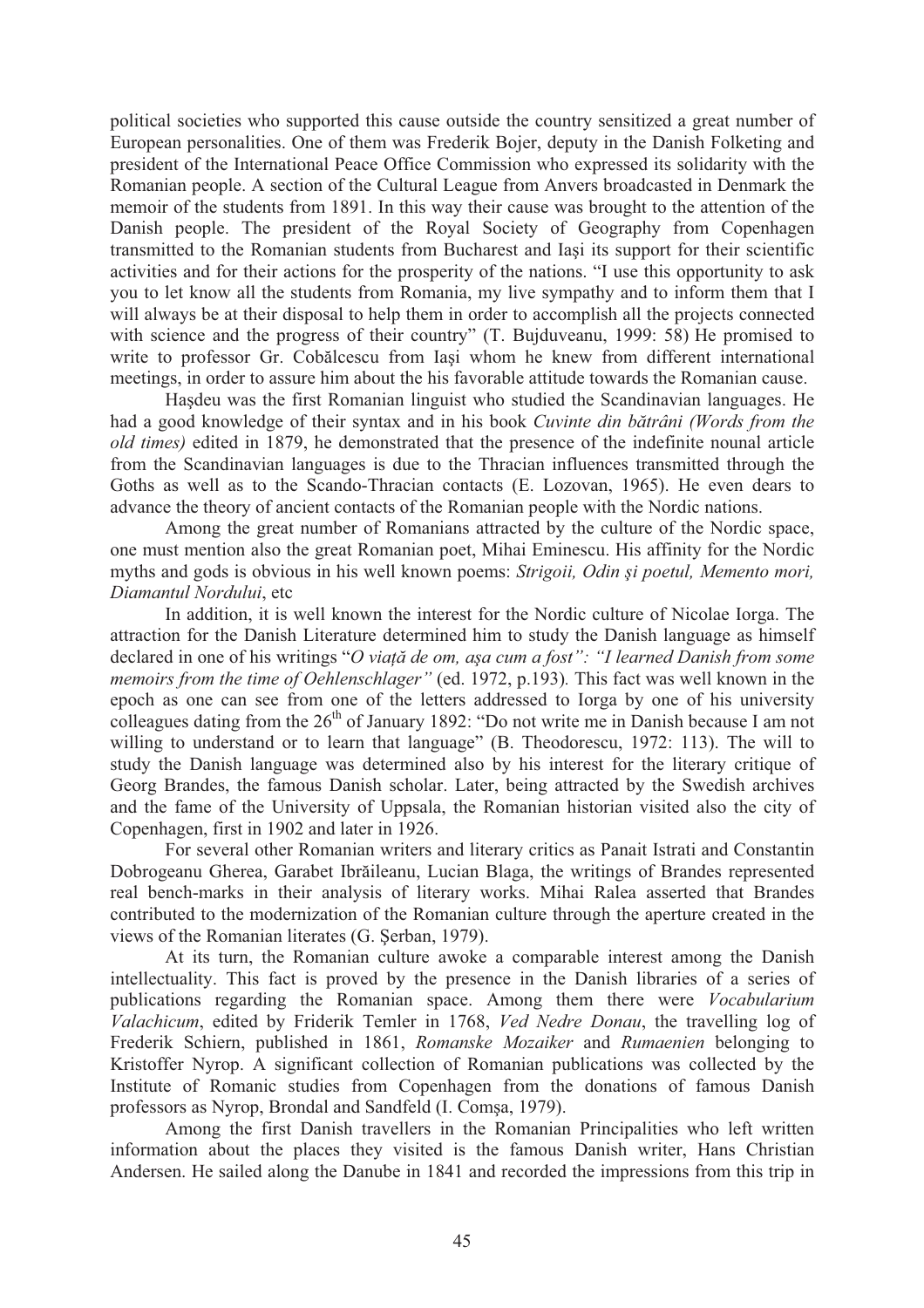a book called *En Digters bazaar (A poet's bazaar).* The bazaar is a metaphor used by Andersen in order to name the Orient which he crossed travelling through Greece, the Muslim and the Danubian countries. He arrived on the Romanian territory on his way back to Denmark, after a trip through Bosfor and the Black Sea. When arrived in Constanta, the ship he was travelling on met a small and apparently wild coast. Constanta seemed to Andersen a saddening city which did not recover after the 30 years war. The same was Cernavoda which he called "a model of decadent city" (M. Romanescu,1941: 180-181). Andersen discovered that the Danube was a symmetry axis delimiting the Balkan Peninsula from Central Europe and observed that on the Bulgarian coast were glittering Turkish minarets while on the Romanian shore there were church derricks. Europe started from the grassy Valahia covered with wheat fields.

Although he did not crossed the Romanian territory as his boat sailed along the Bulgarian coast of the Danube, Andersen realised it was a space situated at the junction of three empires and that Romania suffered because of this geographical position at the crossroad of this empires. He knew about the Latinity of the Romanians; a simple shepherd from Dobroudgea recalling him a series of Romanian rulers from Valahia. He also had some knowledge about the Romanian folklore. At Orsova he assisted at a Romanian round dance, he listened to pipe music and observed architectural elements of the peasant houses… The beauty of the landscape with green fields and beautiful flowers made him feel like being in Denmark (M. Romanescu, 1941). During his entire journey he was annoyed that all the people who heard about Denmark thought that is was situated somewhere in America. But suddenly he met a Romanian little boy who knew where his country was situated. "I think it is far away from here! he said, close to Hamburg" The words of little Adam Marcu, the only person he talked to, deeply impressed Andersen: "His noble nature, his intelligent and innocent look were the best certificate of nobleness" (M. Romanescu, 1941).

Without having really known Romania, as he only temporary passed by it, Andersen understood that through culture, intelligence, dignity, longing for modernity, those regions were the first gate to Europe. His recorded impressions and observations regarding Romania helped making Romania known in Denmark and in the entire world. The notes of the Danish writer concerning his trip to Romania were gathered in his book "*A Poet's Bazaar*" (Copenhagen, 1842) and translated into English in 1840 (the book has been translated also into Romanian in 2000 by Grete Tartler, Romania's former ambassador in Denmark). This notes were studied by Marcel Romanescu and used in his work "Andersen in Romania. A trip on the Danube 100 years ago". The Romanian people considered Andersen as a friend granting him its entire sympathy and appreciation. His works were translated and edited in Romania in over 80 titles. The start was made with "Scăpăratoarea", edited in 1886 in Sibiu.

Another Danish name familiar in the Romanian intellectual circles was Kristoffer Nyrop, a Danish philologist interested in Roman languages and literature. Wishing to improve his knowledge of Romanian language, he made a trip to Romania in April 1884. He was only 26 years old but his fiery thirst for knowledge had determined him to go to Paris where he studied philology (G. Tartler, 2003). In Paris he got acquainted with the charm of the Romanian language through the Gaston Paris's courses, the professor of Ovid Densusianu. This awoke his interest for the study of Romanian and the desire to visit Romania. Once arrived in Bucharest, he stepped right into the middle of the Romanian cultural life by meeting several Romanian intellectuals and establishing friendly relations with many of them. These relations have been maintained through a long correspondence until the end of his life in 1931. He knew Th. Rosetti, Vlahuță, Al. C. Balș, Petre Ispirescu, Ion Bianu with whom he will exchange letters for 35 years wishing to be informed on the Romanian realities, Iacob Negruzzi with whom he discussed about the status of the Jews in Romania and about the changing of the Romanian Constitution.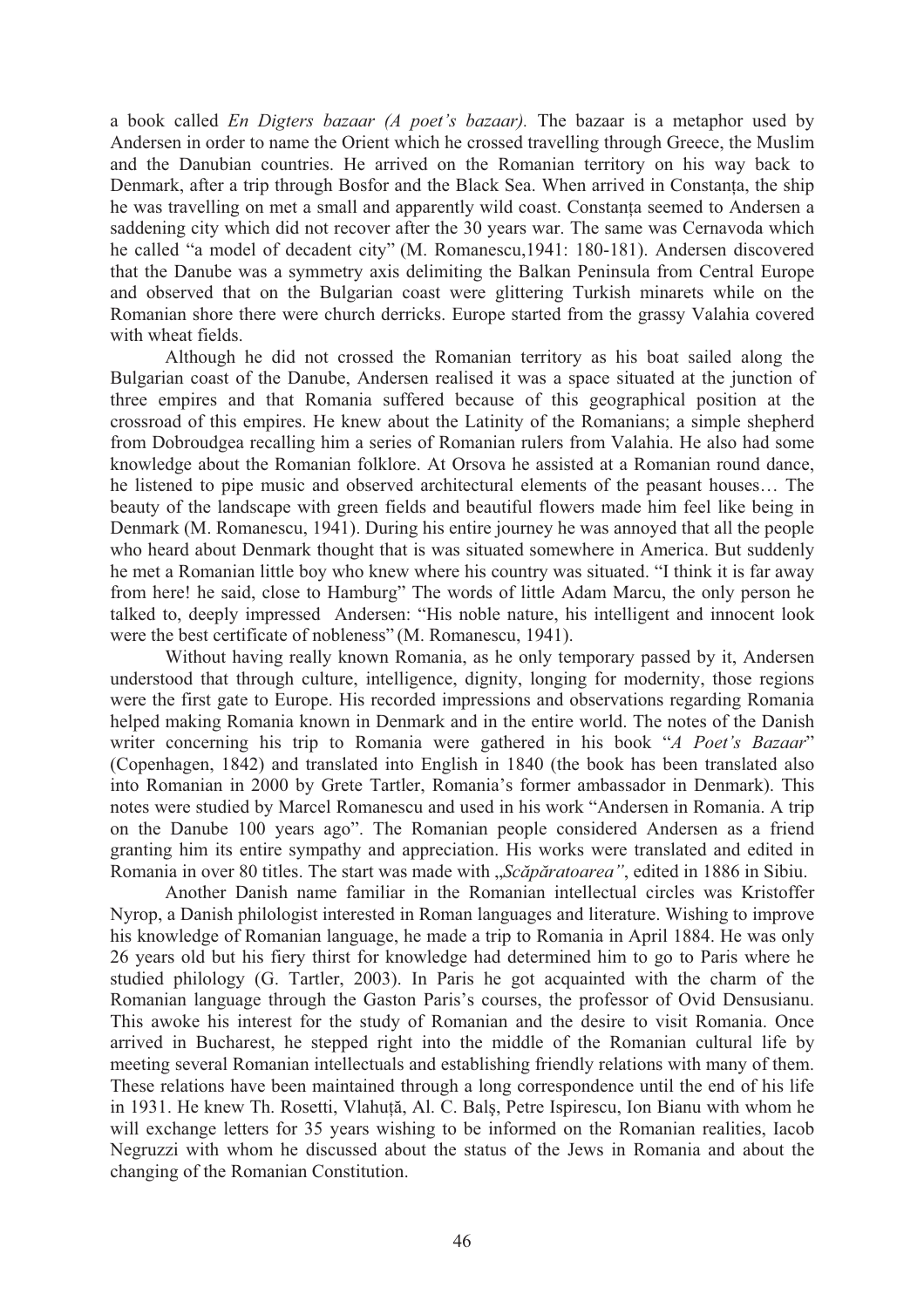What he enjoyed the most was the meeting of Titu Maiorescu, the mentor of Junimea. We find out more about this in the diary of the latter dating from 2/14 of May 1884: "At dinner I had as guest the bookman Kristoffer Nyrop from Copenhagen who wants to learn Romanian …" (Serban G., 1979: 11). Nyrop gained the sympathy of Maiorescu who with his usual kindness towards the young studious men, lend him books, invited him to the meetings of Junimea, offered him historical information he needed and verified his notes for an article about the Romanian monarchy.

Right after being returned in Copenhagen, Nyrop send Maiorescu a letter on the  $20<sup>th</sup>$  of August 1884 expressing his deep gratitude for the welcome he enjoyed in Bucharest. The young Danish linguist expressed his gratitude in a volume of travelling log about Romania and Province, entitled *Romanske mosaiker. Kulturbilleder fra Rumaenien og Provence*  (Serban G., 1979: 289). In this volume he dedicated an entire chapter to the biography of Titu Maiorescu whom he presented as the leader of the spiritual ambitions of modern Romania, the founder of Junimea and its popular lectures, deputy, "*the best speaker in the Chamber",*  devoted minister and advocate. In a letter addressed to Maiorescu, he announced the near publishing of his volume and asked for a photo of Maiorescu that he absolutely wanted to publish in his book (Serban G., 1979: 289). The chapter dedicated to Maiorescu included the summaries of the most significant articles of the Romanian critic together with a translation of the article called "*În contra direcției de astăzi (Against today's direction)*".

Nyrop was the first and the last translator in Danish of Maiorescu`s writings and the first who talked about modern Romania in the Scandinavian countries, as himself stated in a letter to Maiorescu from the  $7<sup>th</sup>$  of April 1885. Later his efforts to make known the Romanian realities in Scandinavia were repaid by Maiorescu. Once he became minister in 1888, he asked for the decoration of the Danish Romanist for his remarkable merits by the Romanian government. In a letter of gratitude for the decoration received, Nyrop announced his intention of continuing his action by writing a book on the Romanian folk poetry which captivated him during his trip to Romania (Serban G., 1979: 289).

In 1890, in his journey to the North Cape, Maiorescu passed twice through Copenhagen, on the  $17<sup>th</sup>$  and the  $30<sup>th</sup>$  of July 1890. On his way back home, he tried to find his old friend at his home on Kongesvej 89, as he mentions in his diary notes. Nyrop`s disappointment is expressed in a letter to Maiorescu on the 15<sup>th</sup> of Agust: "You, the eminent, the kind and hospitable gentlemen Maiorescu were in Copenhagen and I did not have at least the pleasure of shaking your hand. I say "at least" because, if I had found you […] I would've use all my language resources in order to convince you to prolong a little bit your stay, to have dinner with me or at Skodsborg, Viborg, Klampenborg, or wherever you would've like. Oh how I regret that I did not find you and I could not serve you as a guide in your only day in Copenhagen! " (G. Tartler, 2003).

The great historian and philologist, has the merit of introducing in Denmark the study of Romanian language (E. Lozovan, 1965). From 1894 until 1929, Nyrop was a professor of Romanic languages and literature at the University of Copenhagen. Along with courses of Romanian language, he also held a course on the Romanian folk literature. Being busy with the writing of his large work *Grammaire historique de la langue française* (in 6 volumes, 1899-1930), of another six volumes of philology essays, *Ordenes liv* (*Life of the words*, 1901-1934), the writing of a Spanish and Italian Grammar and a book on the French Phonetic, he didn't get to write other books on Romania although the Romanian language was studied in his volume "*The genre flexion in Romanic languages"* (1896). He also wrote a series of articles about the Romanian literature especially in *Dania*, a periodical edited by him and published in Copenhagen (E. Lozovan, 1965).

The most valuable for the Romanians is his volume *Romanske mosaiker* in which he rehearses the Romanian cultural life with its famous personalities as Cantemir, Sincai, Petru